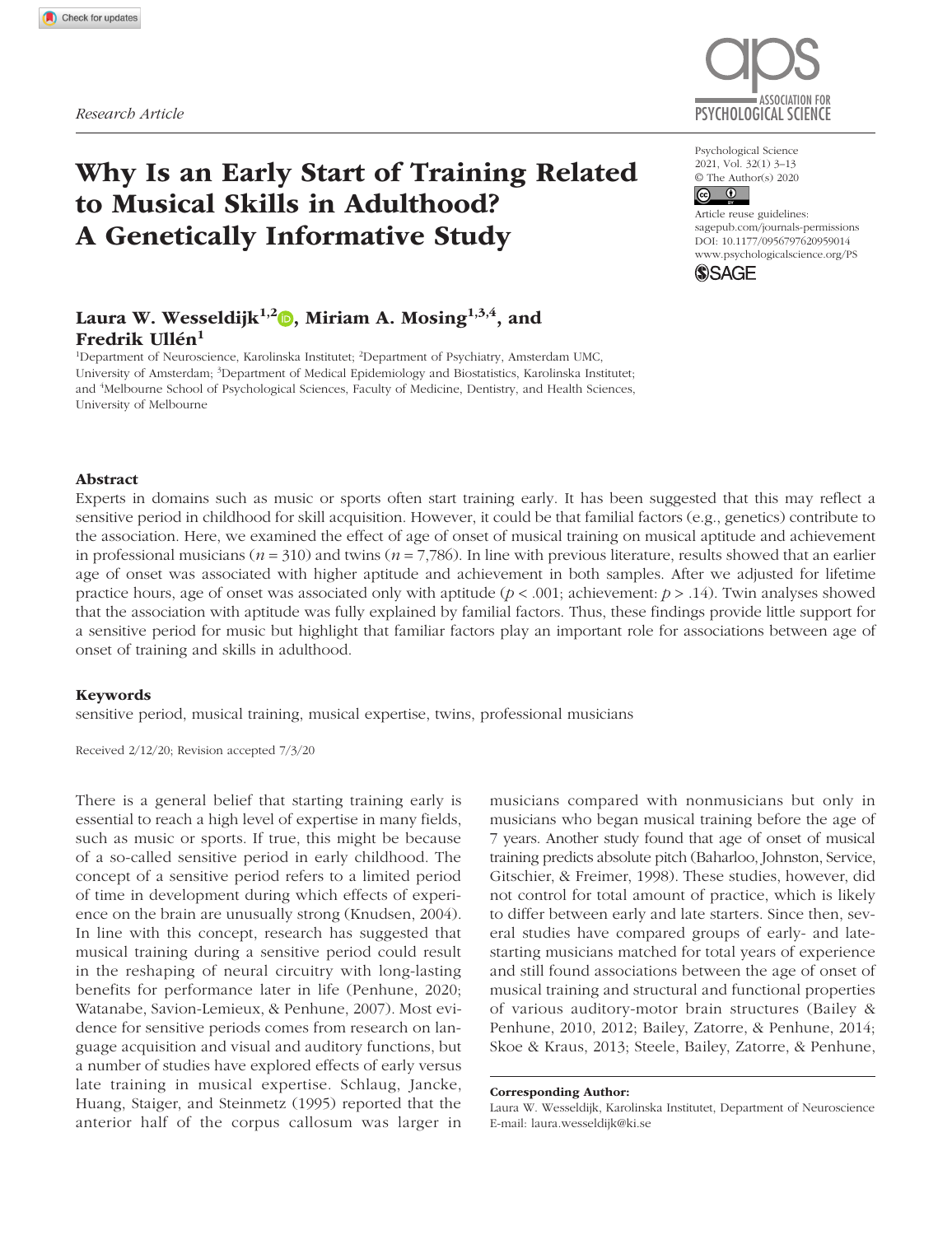2013; Vaquero et al., 2016), better performance on rhythmic synchronization tasks (Bailey & Penhune, 2013; Steele et al., 2013; Watanabe et al., 2007), and melodydiscrimination skills (Ireland, Iyer, & Penhune, 2019).

Although these studies indicate that early training is of special importance for skill learning, there are also reasons to interpret the evidence for a sensitive period for music expertise with some caution. For example, the study by Ireland et al. (2019) found that children who received musical training before the age of 7 years outperformed later starting children on simple melody discrimination but not on transposed melody discrimination or complex rhythm synchronization. Furthermore, most studies matched early- and late-starting musicians on years of practice, which can result in an age difference between groups at follow up, with individuals starting early also being younger at the time of skill assessment, something that could potentially influence test outcomes because several cognitive domains are known to start declining in early adulthood (Salthouse, 2009). Controlling for accumulated practice and age may be a preferable way to correct for potential confounding of lifetime music practice. Additionally, it should be noted that some studies on musicians have revealed nonsignificant relations between age of onset of musical training and brain measures (Hutchinson, Lee, Gaab, & Schlaug, 2003; Keenan, Thangaraj, Halpern, & Schlaug, 2001). In sports, Güllich (2017) analyzed the practicing history of athletes. Interestingly, both medalists and nonmedalists started with organized general practice and competitions in various sports other than their later main sport at the same mean age (*M*s = 9.1 and 9.0 years, respectively). Notably, however, the medalists practiced other sports for longer periods and therefore specialized in their main sport significantly later than the nonmedalists. Another study found that earlier age of onset of training was not associated with success in senior international elite sport (Vaeyens, Güllich, Warr, & Philippaerts, 2009). In summary, although some research suggests that there may be a sensitive period during early childhood for skill learning in music and related domains, the studies have not always accounted for cumulative practice, and results are somewhat inconsistent.

Twin studies on musical expertise have found aptitude and achievement to be significantly influenced by genetic factors (male range = 38%–66%, female range = 20%–30%; Coon & Carey, 1989; Mosing, Madison, Pedersen, Kuja-Halkola, & Ullén, 2014; Vinkhuyzen, van der Sluis, Posthuma, & Boomsma, 2009; Wesseldijk, Mosing, & Ullén, 2019). This suggests that children with greater musical skills may be encouraged to seek out early musical training. In this scenario, genetic factors would contribute to the association between early training and expertise. On the other hand, musical training

# Statement of Relevance

A common observation is that successful musicians often start their musical training early. One muchdiscussed explanation for this is that there may be a sensitive period in childhood, during which the brain is particularly susceptible to musical stimulation. We show that the true story may be more complex than that. First, we found that one factor at play is that early-starting musicians simply tend to accumulate more training in total than those starting later. Secondly, we found that the relation between starting age and adult expertise is partly driven by common genetic factors, which influence both at which age someone starts training and musical expertise in adulthood. Therefore, an explanation could be that children, who for partly genetic reasons have high musical ability, also tend to be born into musically engaged families. These children show early signs of musicality, are encouraged to start practicing early, and grow up in a stimulating environment that benefits their musical expertise.

in early childhood may often be initiated by parents, which would imply a role for a shared familial influence (including genetics or shared family environment). Also, participation in extracurricular music education and cultural activities is correlated with socioeconomic status (Feldman & Matjasko, 2007; Kinney, 2008). Using twins, we can estimate genetic and environmental influences on age of onset of musical training, adjust for genetic and shared familial confounding when exploring the relationship between age of onset and musical expertise, and test whether such associations are in line with a causal hypothesis (McGue, Osler, & Christensen, 2010).

Here, we investigated whether an early onset of musical training has a causal impact on later musical expertise, in line with the sensitive-period hypothesis, and to what extent associations between age of onset of musical training and expertise can be explained by differences in accumulated practice and familial factors. We explored the influence of early training on two measures of expertise—musical aptitude and musical achievement—in a sample of 310 professional Swedish musicians and a population-based sample of 7,786 Swedish twins. There would be a significant association between age of onset of musical training and our two expertise measures in both samples, after adjustment for total amount of music practice and age, if there is a sensitive period for musical training. Furthermore, if the association between age of onset and expertise were causal, we expected the association to be independent of familial factors. Therefore, we also tested the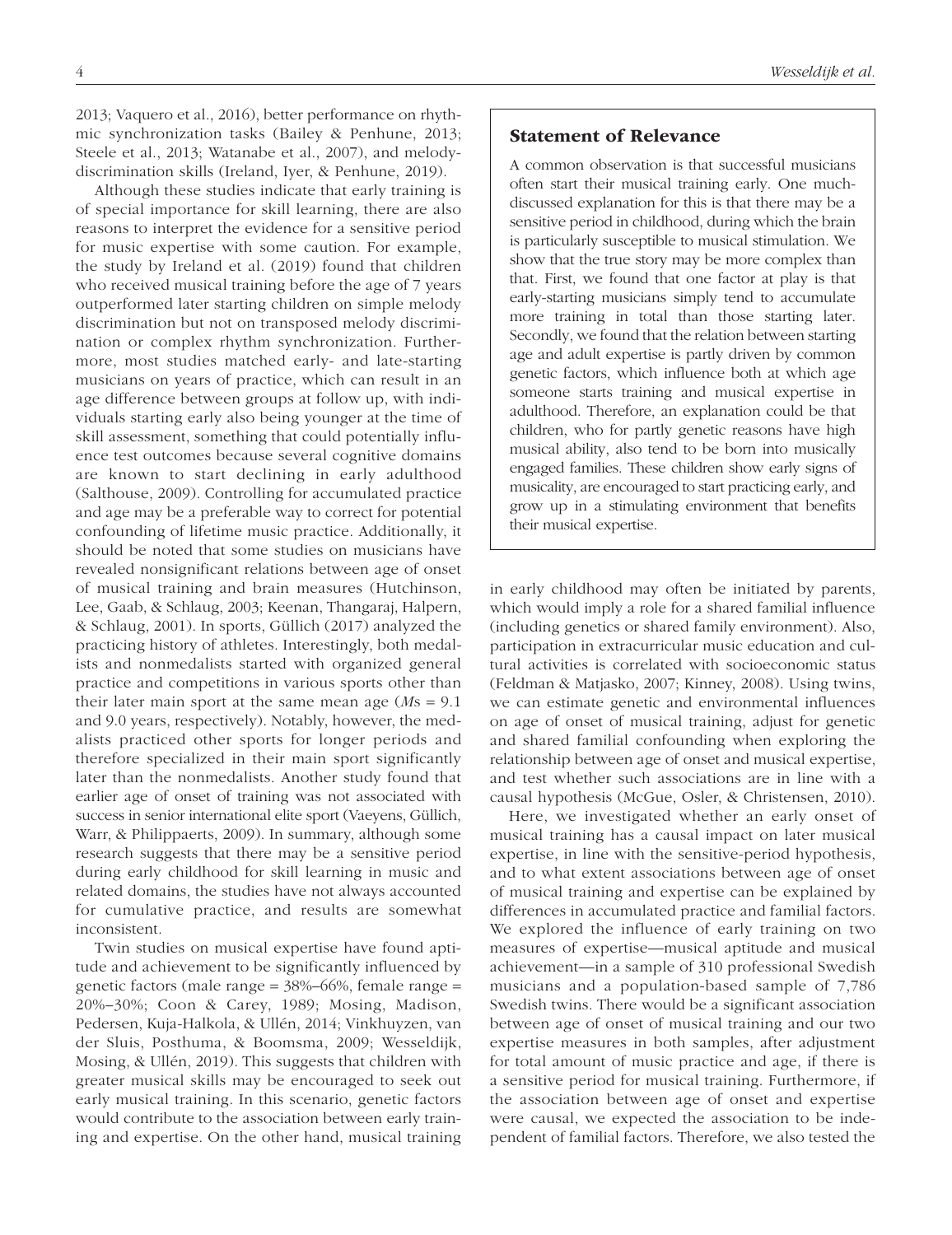association within identical twin pairs who share 100% of their genes as well as family environment.

# Method

# *Participants*

*Musician sample.* A sample of professional musicians was recruited via Swedish music institutions (orchestras, music schools) and through advertisements in various professional magazines for musicians. Participants were anonymous and logged onto the website for data collection using a personal login code distributed with the invitation letter. All participants gave informed consent. The study was approved by the regional ethical review board in Stockholm (Dnr 2013/1777-32). Data collection was conducted between November 2013 and March 2014, and a total of 570 individuals participated. Inclusion criteria for the present analyses were that (a) participants responded to an initial question about professional status by indicating either that they had finished their education as musicians and were professionally active or that they were still students in a college for music; (b) participants were between the ages of 27 and 54 years (i.e., the same age range as the twin sample); and (c) participants' age of onset of musical training was between 2 and 18 years (as for the twin sample). This resulted in a final sample of 310 participants (173 women) with a mean age of 42.7 years  $(SD = 8.0)$  who were included in the analyses.

*Twin sample.* The Study of Twin Adults: Genes and Environment cohort includes approximately 32,000 adult twins born between 1959 and 1985 registered at the Swedish Twin Registry (Lichtenstein et al., 2002; Lichtenstein et al., 2006). In 2012 and 2013, data were collected in this cohort through an Internet survey on, among other things, musical achievement and musical aptitude. Of the 11,543 twin individuals who completed the survey, 7,786 reported having played music at some point in their life. Of these, 4,814 twins had also taken the Swedish Musical Discrimination Test, and 4,887 twins provided information on musical achievement. The participants were between the ages of 27 and 54 years  $(M = 40.7$  years,  $SD = 7.8$ ; for a more detailed description of the data collection, see Mosing et al., 2014). Collection and analyses of the twin data were approved by the regional ethical review board in Stockholm (Dnr 2011/570-31/5, Dnr 2012/11 07/32).

#### *Measures*

*Age of onset of musical training.* Participants were asked whether they had ever played a musical instrument or sang. Those who responded positively were asked at what age they started to play; whether they still played; and if not, at what age they stopped playing an instrument or singing. Individuals who reported a start age of 0 or 1 year were excluded from analyses  $(n = 25)$ because practicing music at those ages is unlikely and probably reflects rater bias. Also, we excluded participants who started musical training after 18 years of age (*n* = 183).

*Hours of practice.* Participants who had ever played an instrument or sang were asked to indicate the number of hours per week they practiced music (in 10 categories ranging from 0 hr, more than 6–9 hr, to more than 40 hr) during four age intervals (0–5 years, 6–11 years, 12–17 years, and 18 years until time of measurement). From these answers and information on the number of years they played music, we calculated estimates of total lifetime practice and practice until the age of 18 years.

*Musical aptitude.* Musical aptitude was measured using the Swedish Musical Discrimination Test (for details, see Ullén, Mosing, Holm, Eriksson, & Madison, 2014). This test is administered online and consists of three subtests: pitch, melody, and rhythm discrimination. Overall musical aptitude was calculated as the mean of standardized scores on these three subscales. The musical-aptitude score was normally distributed without outliers. See Ullén et al. (2014) for a more detailed description of the different tests and psychometric validation of the Swedish Musical Discrimination Test.

*Musical achievement in the musician sample.* Musical achievement in the professional musicians was estimated using a novel instrument, the Swedish Musical Achievement Questionnaire. The questionnaire was designed to tap into differences in achievement within a professional sample and consists of 23 items with seven or eight ordinal response options. Questions ask about the number of composed and performed works; pupils and students; CD, radio, and television recordings; national and international reviews; awards; participation on competition juries; and success of pupils. An English translation of the full questionnaire is available on request from the corresponding author. A sum score of all 23 items was used as a measure of overall musical achievement.

*Musical achievement in the twin sample.* Musical achievement in the twin sample was measured with an adapted and translated version of the Creative Achievement Questionnaire, previously used in Swedish population studies (Carson, Peterson, & Higgins, 2005; Mosing et al., 2015; Mosing, Verweij, Abe, de Manzano, & Ullén, 2016; Wesseldijk et al., 2019). Achievements in several art and science domains, including music, are measured using a 7-point scale. The ratings for music range from 1 (*I am not engaged in music at all*) via 4 (*I have played or sung, or my music has been played in public concerts in my*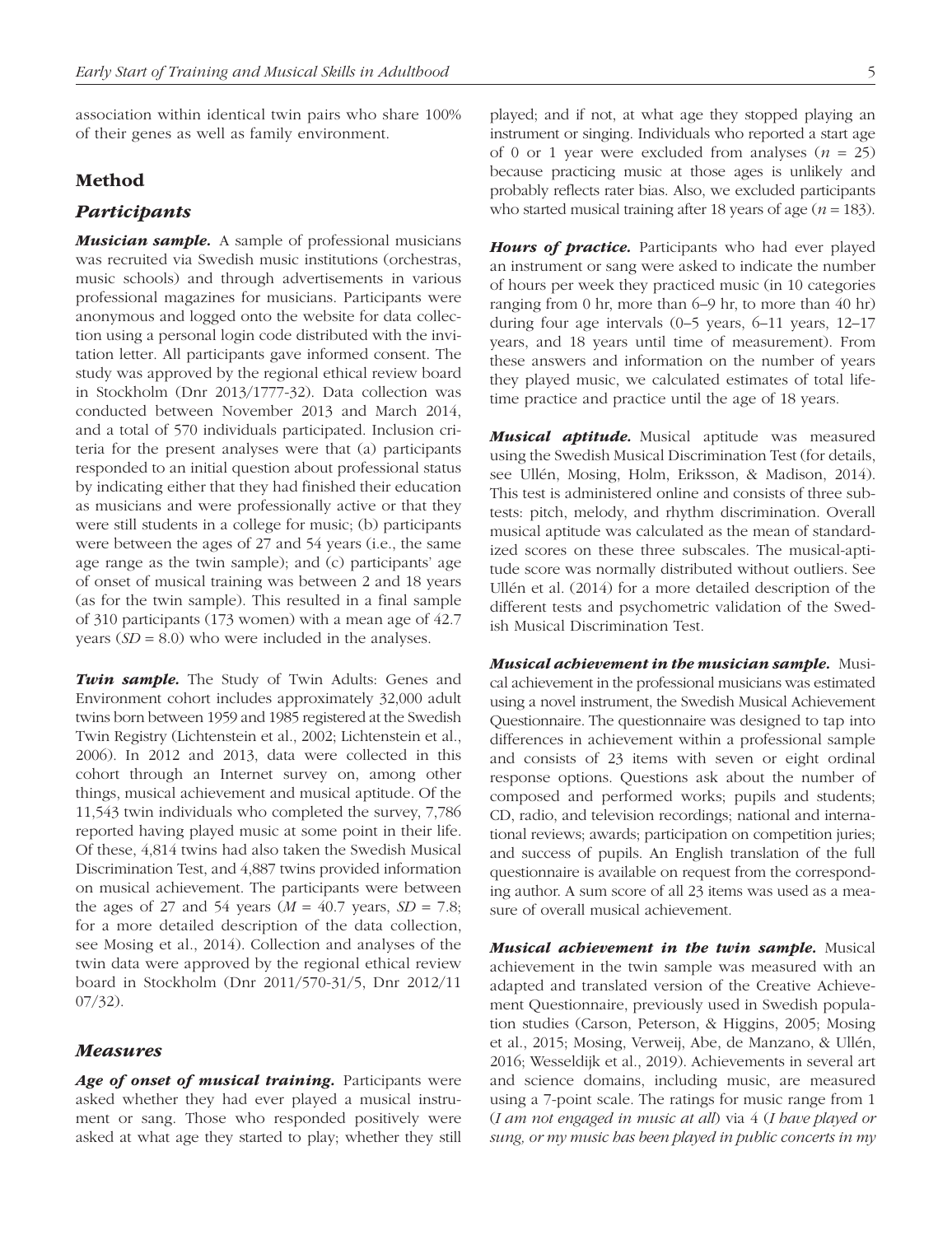*home town, but I have not been paid for this*) to 7 (*I am professionally active as a musician and have been reviewed/ featured in national or international media and/or have received an award for my musical activities*).

# *Statistical analyses*

All measures included in the analyses, except for sex, were standardized. Hierarchical linear regression analyses were performed in STATA (StataCorp, 2015) in both samples to explore the effect of age of onset of musical training on musical aptitude and on musical achievement. First, sex, age, and age of onset were included in the analyses, and total practice was added later. Additionally, we performed three linear regression analyses to estimate the effect of age of onset on the three subtests of the musical-aptitude test (i.e., rhythm-, melody-, and pitch-discrimination scores). In a sensitivity analysis, we repeated all regression analyses in both samples, predicting musical aptitude and achievement with and without controlling for total practice by age of onset as a binary independent variable, with 0 indicating starting musical training before the age of 8 years and 1 indicating starting musical training at or after the age of 8 years. To correct for relatedness in the twin sample, we used the robust standard error estimator for clustered observations.

Cotwin control analyses in identical twins were conducted to explore whether the significant association between age of onset of musical training (both continuous and binary) and musical aptitude remained after controlling for genetic and shared environmental factors. Because monozygotic twins are genetically identical and share their rearing family environment, exploring within-pair effects in identical twins allows for estimation of the effect free from familial confounding (McGue et al., 2010). If the association between age of onset of musical training and expertise observed in the main analyses (population level) were entirely free from familial confounding, hence reflecting a "true" causal effect, we would expect the within-twin association to be of similar magnitude. However, if the association were partly or wholly due to familial confounding, we would expect the association to diminish or become zero. Within-pair linear regression analyses were conducted using the "xtreg fe" statement in STATA to stratify by twin pair. Only complete identical twin pairs discordant in age of onset of musical training—299 monozygotic pairs in the present sample—contributed to the within-pair analyses. The analyses were repeated with hours of practice included as a covariate. Correcting for sex and age was not necessary because each monozygotic twin was matched to his or her cotwin.

Classical twin modeling was performed using structural equation modeling in OpenMx in the R programming environment (Boker et al., 2011). With the use of twin data, we partitioned the variance in age of onset of musical training into additive genetic (*A*), shared environmental (*C*), and nonshared environmental (*E*) components. Because monozygotic twins share approximately 100% of their genes, and dizygotic twins share 50% on average, higher monozygotic than dizygotic twin correlations indicate that genetic factors play a role for age of onset of musical training. If the dizygotic correlations are more than half the monozygotic twin correlations, it implies that shared environmental influences are of importance for age of onset. The remaining part of the variance is attributed to nonshared environmental influences and includes measurement error. In a similar way, *A, C*, and *E* influences can be estimated on the covariance between two traits on the basis of the crosstwin/cross-trait correlations. An influence of *E* factors on the covariance between age of onset of musical training and musical aptitude or achievement is expected in case of a causal association, whereas influences of *A* or *C* on the covariance indicate that familial factors are of importance. We first fitted three univariate *ACE* models to estimate genetic and environmental effects on variation in age of onset of musical training, musical aptitude, and musical achievement. Second, we fitted two bivariate *ACE* models to estimate genetic and environmental influences on the covariance between age of onset and (a) musical aptitude and (b) musical achievement.

Before fitting the genetic models to the twin data, we fitted a saturated model with means and correlations per zygosity and sex, in which we tested for sex differences in age of onset of musical training with the use of the likelihood-ratio test. The negative log likelihood (−2LL) of a submodel was subtracted from the −2LL of the more general saturated model. Using the difference in log likelihood and the difference in the number of degrees of freedom between the models, a chi-square test showed whether constraints significantly deteriorated the fit ( $\alpha$  < .01). First, we constrained the means to be equal across sex to test for sex differences in mean age of onset. Second, we constrained the monozygotic and dizygotic twin correlations to be equal across the sexes to test for sex differences in the contributions of *A, C*, and *E* on age of onset (quantitative sex differences). Third, we constrained the correlation for same-sex dizygotic twins to be equal to the correlation in opposite-sex dizygotic twins to test whether different genes or different shared environmental factors operate in influencing age of onset in male and female participants (qualitative sex differences).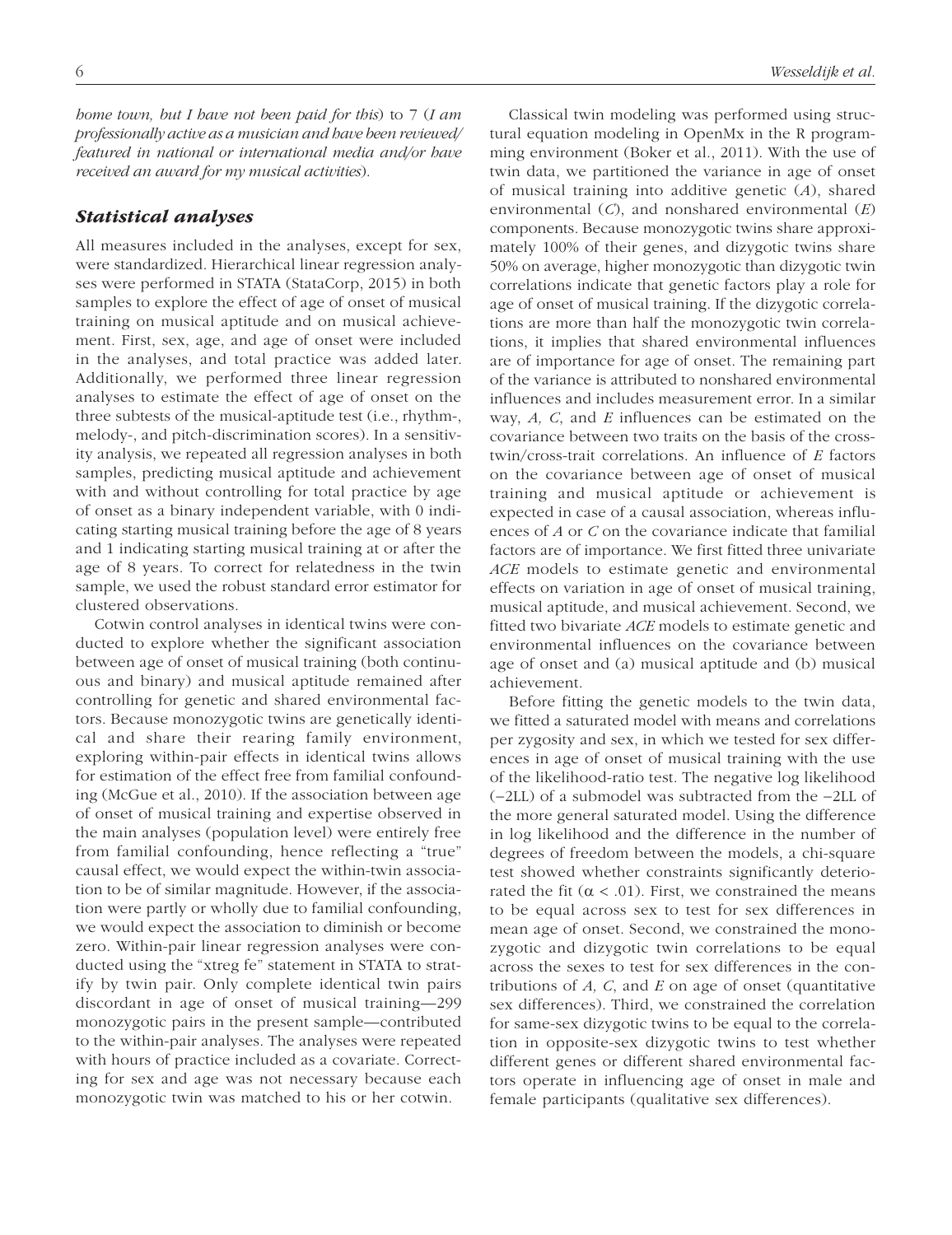| Variable                                                     | Professional<br>musicians | Twins      |
|--------------------------------------------------------------|---------------------------|------------|
| Mean age of onset of musical training (years)                |                           |            |
| Women                                                        | 6.68(1.85)                | 8.46(2.09) |
| Men                                                          | 8.06(2.73)                | 9.35(2.56) |
| Median age of onset of musical training (years)              |                           |            |
| Women                                                        |                           | 9          |
| Men                                                          | 8                         | 8          |
| Proportion of correct responses on musical-aptitude subtests |                           |            |
| Pitch discrimination                                         | .91(.08)                  | .67(.18)   |
| Melody discrimination                                        | .64(.16)                  | .37(.16)   |
| Rhythm discrimination                                        | .97(0.05)                 | .85(.12)   |

Table 1. Descriptive Statistics for the Two Samples

Note: Values in parentheses are standard deviations.

# **Results**

#### *Descriptive statistics*

Female participants started musical training, on average, at an earlier age than male participants, and participants from the musician sample started earlier than participants in the twin sample (see Table 1). The proportion of correct responses on the musical-aptitude subtests of pitch, melody, and rhythm discrimination are also shown in Table 1, confirming higher levels of musical aptitude in the professional musician sample compared with the population-based twin sample. Correlations between musical aptitude, musical achievement, age of onset of musical training, age, and hours of practice are reported in Table 2.

# *Regression analyses*

In both the musician sample and twin sample, regression analyses showed that age of onset of musical training significantly predicted musical aptitude and musical achievement (see Table 3, Model 1). When we added total practice to the analyses, the association with musical aptitude remained, but the association with musical achievement became nonsignificant (see Table 3, Model 2). In other words, a younger age at onset of musical training predicts higher levels of musical aptitude but does not influence musical achievement once total practice is held constant. Further analyses showed that in both samples, earlier age of onset of musical training significantly predicted higher levels of pitch discrimination (β = −0.07, *p* < .001 in musicians;  $β = -0.30, p < .001$  in twins) but not rhythm discrimination ( $\beta$  = -0.03,  $p$  = .69 in musicians;  $\beta$  =  $-0.02$ ,  $p = .09$  in twins), when controlling for total practice. Only in the twin sample did a lower age of onset predict higher levels of melody discrimination (β = −0.09, *p* = .23 in musicians; β = −0.05, *p* = .001 in twins). Results were similar when age of onset of musical training was included as a binary variable, testing for age windows of below and at or above 8 years, with the exception that in the musician sample, age of onset was

Table 2. Correlations Among Musical Aptitude, Musical Achievement, Age of Onset of Musical Training, Age, and Total Practice for the Musician and Twin Samples

| Sample and variable | Musical<br>aptitude | Musical<br>achievement | Age of<br>onset | Age |
|---------------------|---------------------|------------------------|-----------------|-----|
| Musician sample     |                     |                        |                 |     |
| Musical achievement | .08                 |                        |                 |     |
| Age of onset        | $-.18$              | $-.11$                 |                 |     |
| Age                 | .04                 | .28                    | .04             |     |
| Total practice      | .05                 | .44                    | $-.12$          | .79 |
| Twin sample         |                     |                        |                 |     |
| Musical achievement | .40                 |                        |                 |     |
| Age of onset        | $-.12$              | $-.17$                 |                 |     |
| Age                 | $-.08$              | $-.04$                 | $-.01$          |     |
| Total practice      | .30                 | .61                    | $-.26$          | .19 |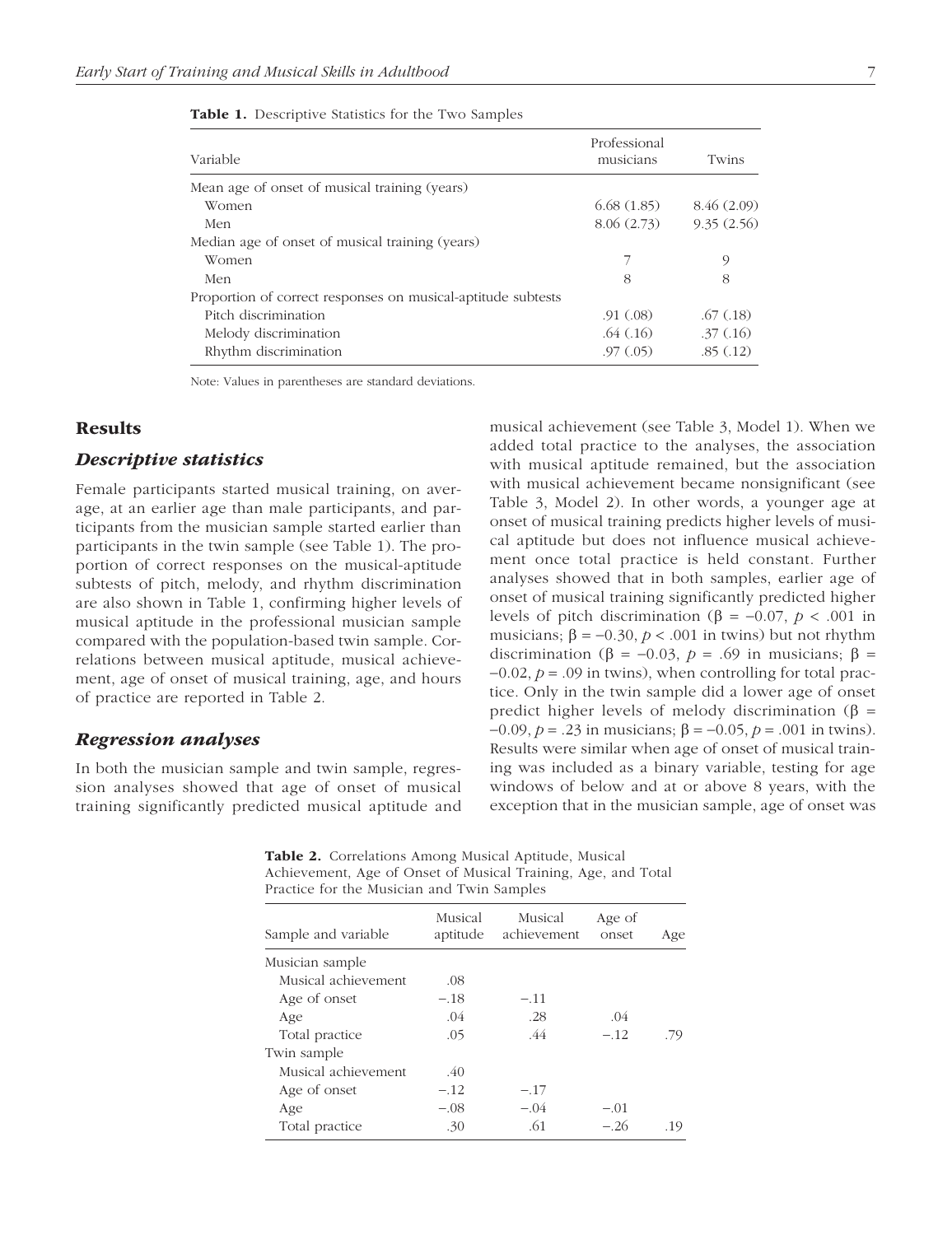| Variable            | Sex        | Age             | Age of onset | Total<br>practice |
|---------------------|------------|-----------------|--------------|-------------------|
|                     |            | Musician sample |              |                   |
| Musical aptitude    |            |                 |              |                   |
| Model 1             | 0.26       | 0.05            | $-0.21$      |                   |
|                     | $(p=.07)$  | $(p = .47)$     | $(p=.005)$   |                   |
| Model 2             | 0.27       | 0.08            | $-0.21$      | $-0.03$           |
|                     | $(p=.07)$  | $(p=.51)$       | $(p=.006)$   | $(p=.78)$         |
| Musical achievement |            |                 |              |                   |
| Model 1             | 0.74       | 0.30            | $-0.16$      |                   |
|                     | (p < .001) | (p < .001)      | $(p=.003)$   |                   |
| Model 2             | 0.70       | $-0.13$         | $-0.08$      | 0.55              |
|                     | (p < .001) | $(p=.12)$       | $(p=.14)$    | (p < .001)        |
|                     |            | Twin sample     |              |                   |
| Musical aptitude    |            |                 |              |                   |
| Model 1             | 0.25       | $-0.06$         | $-0.12$      |                   |
|                     | (p < .001) | (p < .001)      | (p < .001)   |                   |
| Model 2             | 0.20       | $-0.10$         | $-0.05$      | 0.22              |
|                     | (p < .001) | (p < .001)      | (p < .001)   | (p < .001)        |
| Musical achievement |            |                 |              |                   |
| Model 1             | 0.18       | $-0.05$         | $-0.20$      |                   |
|                     | (p < .001) | (p < .001)      | (p < .001)   |                   |
| Model 2             | 0.03       | $-0.17$         | $-0.01$      | 0.65              |
|                     | $(p=.33)$  | (p < .001)      | $(p=.59)$    | (p < .001)        |

Table 3. Coefficients From the Hierarchical Regression Analyses on the Effect of Age of Onset of Musical Training on Musical Aptitude and Musical Achievement

Note: Model 1 included sex, age, and age of onset of musical training, whereas Model 2 included sex, age, total practice, and age of onset of musical training. All variables (except sex) were standardized. Values in boldface are significant.

unrelated to musical achievement, even without total practice in the model (see Fig. 1; for the betas, see Table S1 in the Supplemental Material available online).

We tested for collinearity, and the tolerance values, ranging from .88 (hours of practice) to .96 (age), as well as the variance-inflation factors, which were all below 1.13, indicated no violation. To make sure that we did not overadjust, we repeated the analyses, adjusting for total practice until age 18 years only as a sensitivity analysis. All results remained the same.

# *Cotwin control analyses*

The mean discordance in years for starting musical training was  $1.48$  years ( $SD = 1.68$ ) for monozygotic twins, 1.80 years  $(SD = 1.81)$  for dizygotic twins, and 2.01 years  $(SD = 2.10)$  for opposite-sex twins. Withinpair linear regressions in identical twin pairs showed no significant effect of age of onset of musical training on musical aptitude (β = 0.00, *p* = .93). When we added hours of practice to the analyses, the results did not change ( $\beta$  = 0.01,  $p$  = .87). Similarly, within-pair analyses in identical pairs showed no significant effect of age of onset before the age of 8 years versus age of onset at age 8 years or later on musical aptitude (β =  $0.02$ ,  $p = .66$ ;  $\beta = 0.03$ ,  $p = .60$  when analyses controlled for total practice). In addition, age of onset did not predict any of the outcomes on the subtests of musical aptitude within identical twin pairs when analyses controlled for total practice (rhythm discrimination: β = −0.03, *p* = .56; melody discrimination:  $\beta = -0.02$ ,  $p = .71$ ; pitch discrimination:  $β = 0.08, p = .13$ ).

# *Classical twin modeling*

Within-pair correlations for age of onset of musical training and cross-twin/cross-trait correlations between age of onset of musical training and musical aptitude and between age of onset and musical achievement are presented in Table 4. We did not detect quantitative sex differences—that is, same-sex male and same-sex female twin pairs could be constrained to be equal,  $\chi^2(2) = 8.66$ ,  $p = .01$ —or qualitative sex differences—that is, correlations between same-sex and opposite-sex dizygotic twins could be constrained to be equal,  $\chi^2(1) = 4.39$ ,  $p = .04$ .

On the basis of these outcomes, we fitted an *ACE* model to the twin data, allowing the means to differ between male and female participants, to estimate genetic and environmental effects on variation in age of onset of musical training. Genetic factors (39%, 95%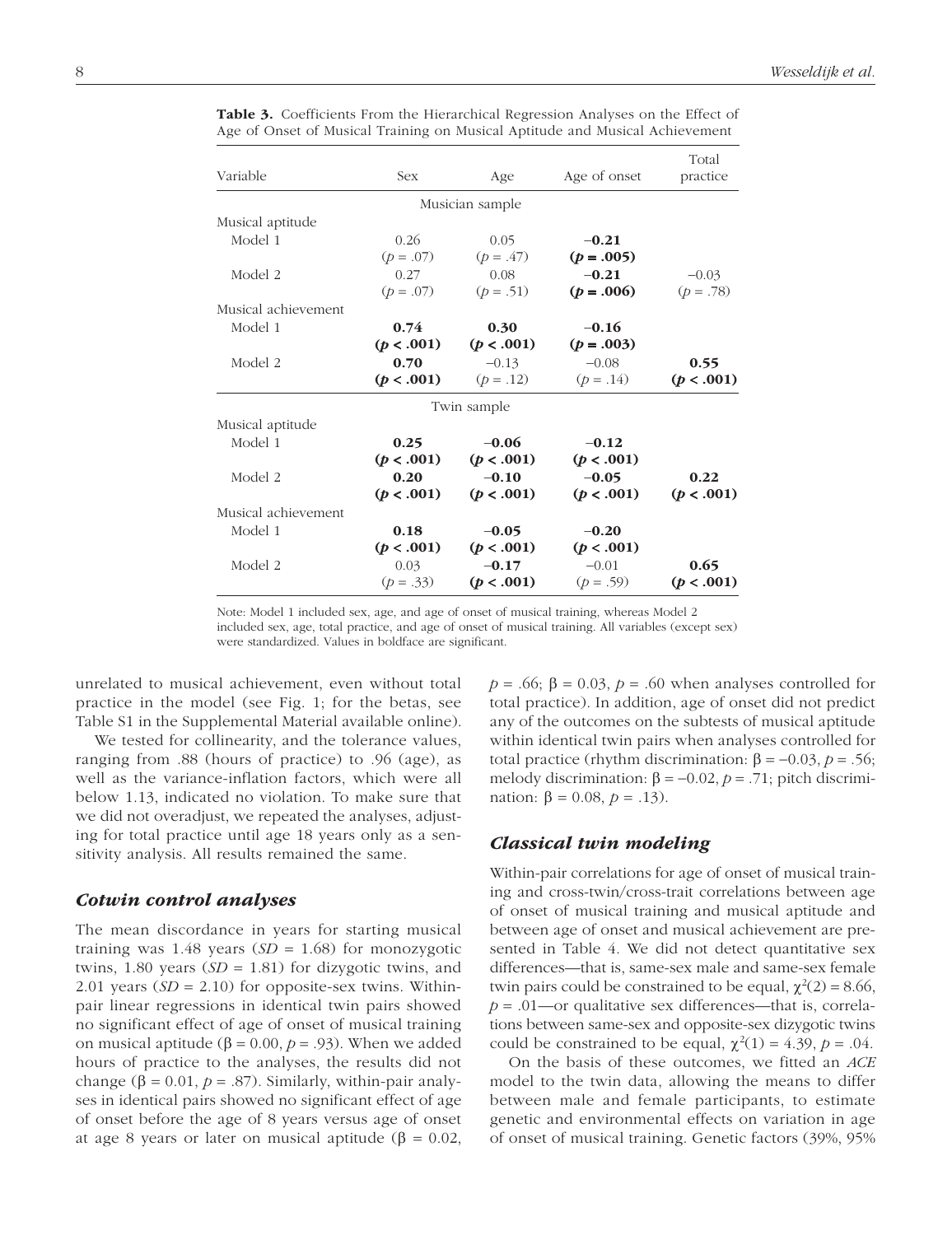

Fig. 1. Mean residual score for musical aptitude and musical achievement in the musician sample (a) and twin sample (b) adjusted for age and sex and for age, sex, and total practice. For each analysis, results are shown separately for individuals who started musical training before the age of 8 years and at 8 years or later. Asterisks indicate significant differences between age groups (*p* < .01). Error bars indicate confidence intervals.

 $CI = [23, 54]$ , shared environmental factors (10%, 95%)  $CI = [0, 23]$ ), and unique environmental factors (51%, 95% CI = [45, 56]) contributed to individual differences in age of onset of musical training (see Table 5). Furthermore, the two bivariate *ACE* models showed that the association between age of onset of musical training and musical aptitude as well as the association between age of onset and musical achievement were both fully explained by familial factors, namely, genetic and shared environmental influences. There was no significant influence of nonshared environmental factors (see Table 5, bivariate heritability).

# **Discussion**

Here, we examined whether musical training at a younger age leads to higher levels of musical expertise when controlling for the effects of total practice and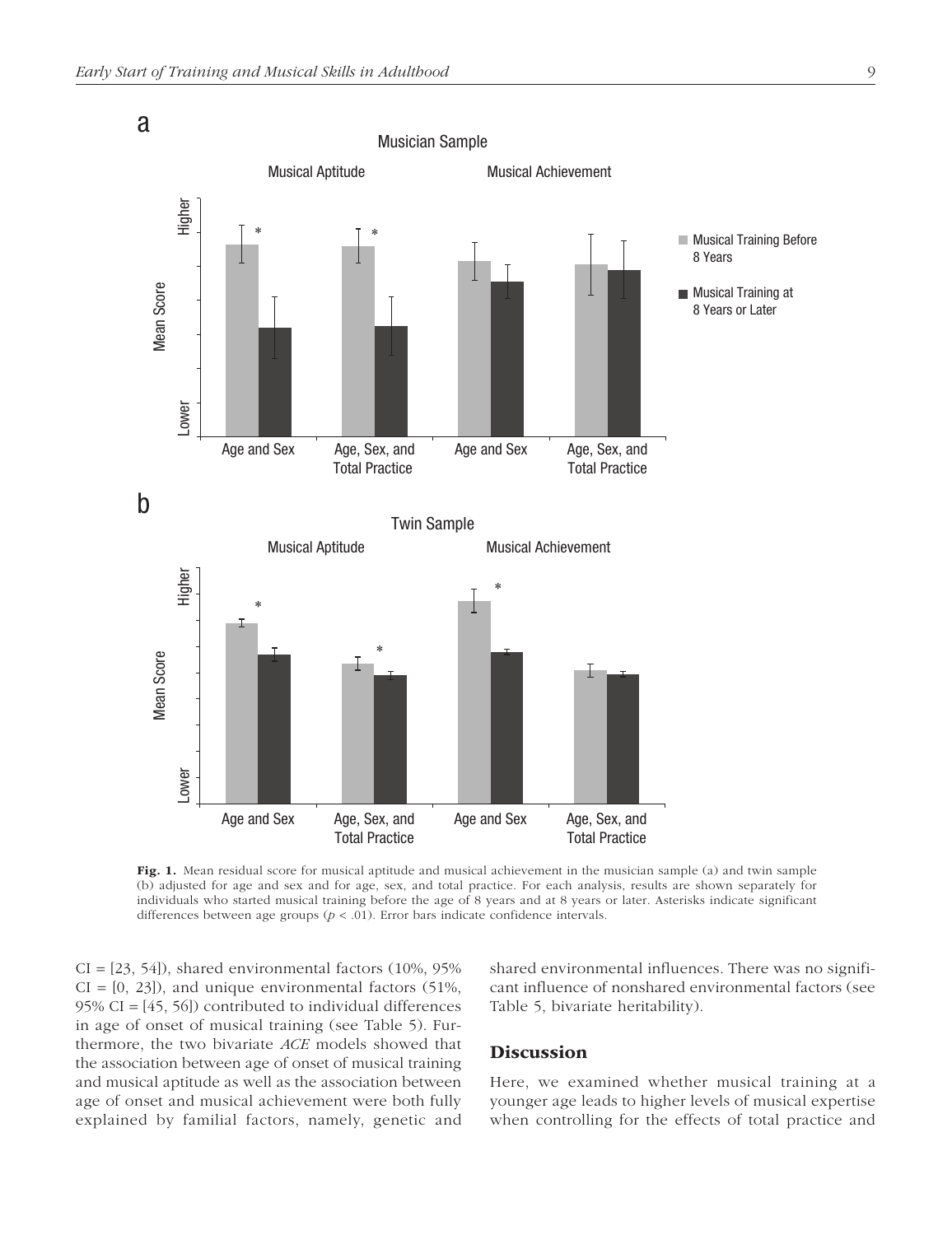| <b>Table 4.</b> Within-Pair Correlations for Age of Onset of |
|--------------------------------------------------------------|
| Musical Training and Cross-Twin/Cross-Trait Correlations for |
| Age of Onset of Musical Training and Musical Achievement     |

| Correlation and group                             | r                   |  |
|---------------------------------------------------|---------------------|--|
| Age of onset within pairs                         |                     |  |
| Monozygotic male                                  | $.39$ $[.28, .48]$  |  |
| Monozygotic female                                | $.55$ $(.48, .61]$  |  |
| Dizygotic male                                    | $.34$ $[.21, .46]$  |  |
| Dizygotic female                                  | $.35$ $[.24, .45]$  |  |
| Dizygotic opposite sex                            | $.21$ [.10, .32]    |  |
| Total monozygotic                                 | $.49$ $(.43, .54)$  |  |
| Total dizygotic                                   | $.29$ $[.22, .35]$  |  |
| Age of onset and musical aptitude across twins    |                     |  |
| Total monozygotic                                 | $.14$ [.09, .20]    |  |
| Total dizygotic                                   | $.13$ $.08$ , $.19$ |  |
| Age of onset and musical achievement across twins |                     |  |
| Total monozygotic                                 | $.20$ [.15, .25]    |  |
| Total dizygotic                                   | $.17$ $.12$ , $.22$ |  |

Note: Values in brackets are 95% confidence intervals.

familial factors, as would be predicted from the hypothesis that there is a sensitive period for musical training in childhood. In both professional musicians and twins, an earlier age of onset of musical training was associated with higher aptitude and achievement. However, when we controlled for lifetime practice, associations between age of onset and achievement became insignificant, whereas age of onset still predicted aptitude. The latter association disappeared, in turn, when we controlled for familial liability in a cotwin control design. Further twin analyses showed that the associations between age of onset of musical training and musical aptitude and between age of onset and musical achievement were fully explained by familial factors (i.e., shared genetic and shared environmental factors), in line with our cotwin control findings.

In both samples, an earlier age of onset of musical training was associated with higher musical aptitude and musical achievement, but when analyses controlled for lifetime practice, age of onset significantly predicted only higher levels of musical aptitude. Whereas this highlights the importance of adjusting for lifetime practice when exploring the above associations, it also lends further support to the findings of associations between age of onset of musical training and performance on some musical tasks reported in earlier studies (Bailey & Penhune, 2010, 2012, 2013; Bailey et al., 2014; Ireland et al., 2019; Skoe & Kraus, 2013; Steele et al., 2013; Vaquero et al., 2016; Watanabe et al., 2007). The consistency across our two samples, a professional-musician and population-based twin sample, strengthens these findings and suggests a similar effect of age of onset of musical training in a wide range of musical expertise. More importantly, our findings suggest a mediating effect of total practice on the relationship between age of onset of musical training and musical achievement but not on musical aptitude. Importantly, cumulative lifetime practice has been shown to be influenced by genetic factors (Mosing et al., 2014) and therefore does not reflect only unique environmental influences. Further, in both samples, age of onset of musical training significantly predicted higher levels of pitch discrimination but not rhythm discrimination. Only in the population-based sample did an earlier age of onset predict higher levels of melody discrimination. This is in line with the finding by Ireland and colleagues (2019) that children who received musical training before the age of 7 years outperformed children who started later on simple melody discrimination but not complex rhythm synchronization. Last, when we treated age of onset as a binary variable to test for an

Table 5. Standardized Estimates of Additive Genetic (*A*), Shared Environmental (*C*), and Nonshared Environmental (*E*) Influences on Age of Onset of Musical Training, Musical Aptitude, and Musical Achievement and the Associations Between Age of Onset and Musical Aptitude and Age of Onset and Musical Achievement Explained by *A, C*, and *E* Influences

|                  | Heritability    |     |                 | Bivariate heritability |                                                                                                |  |
|------------------|-----------------|-----|-----------------|------------------------|------------------------------------------------------------------------------------------------|--|
| Factor           | Age of<br>onset |     | Musical Musical |                        | Age of onset and Age of onset and<br>aptitude achievement musical aptitude musical achievement |  |
| $\boldsymbol{A}$ | 39%             | 66% | 36%             | 49%                    | 16%                                                                                            |  |
| $\mathcal{C}$    | 10%             | 7%  | 24%             | 51%                    | 84%                                                                                            |  |
| E                | 51%             | 28% | 40%             | $0\%$                  | $0\%$                                                                                          |  |

Note: The *ACE* estimates for musical aptitude and achievement shown here were collapsed across sex, whereas women and men were analyzed separately in previous studies using this sample (for musical aptitude, see Mosing, Madison, Pedersen, Kuja-Halkola, & Ullén, 2014; for musical achievement, see Wesseldijk, Mosing, & Ullén, 2019).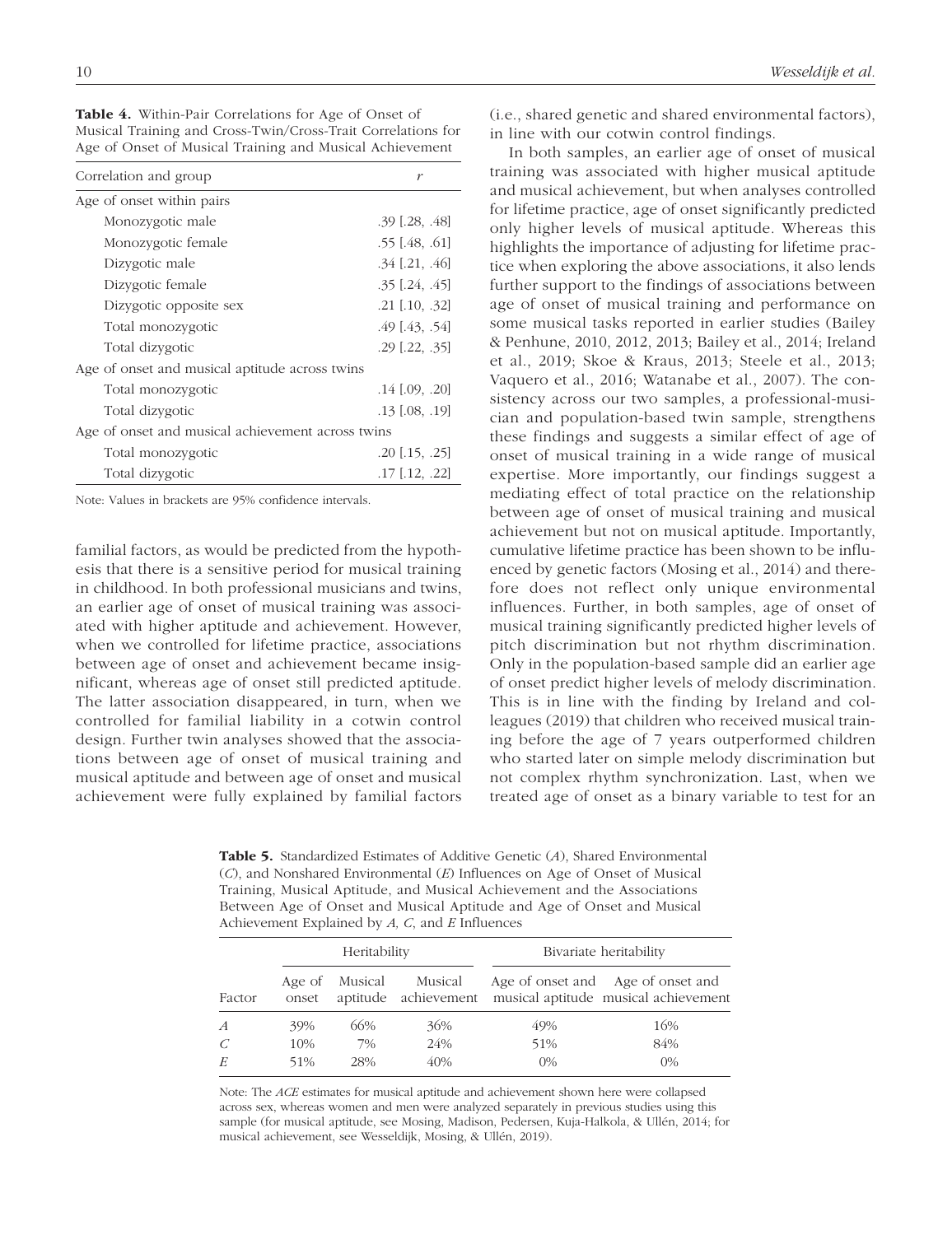age window of below and at or above 8 years old, our findings remained the same.

The twin sample allowed us to extend our analyses to control for familial confounding, thereby further investigating causality, as well as to estimate the influence of genetic, shared environmental, and nonshared environmental factors on age of onset of musical training and its relationship with expertise. The twin analyses provided no evidence for a causal effect of early training in such associations. First, we found the association between age of onset of musical training (continuous or binary) and musical aptitude or achievement to diminish (close to zero) when controlling for familial liability. Further, the associations were fully explained by familial factors (i.e., common genetic and shared environmental). Because unique environmental factors did not play a role in the association between age of onset of musical training and musical expertise, the data provide little support for a causal association. We wish to emphasize that these findings do not necessarily rule out the existence of a sensitive period. Importantly, however, our findings provide clear evidence for the importance of shared familiar factors in associations between age of onset and adult performance.

As mentioned before, genetic predispositions may make some children more likely to start musical training early. They may be encouraged by other people who recognize their talent and may to a higher degree seek out, show interest in, and have access to a musical environment. More musical parents may not only pass their genetic predisposition to their children but also provide both access to early musical training and a musically enriched childhood environment that enhances musical expertise. This is an example of gene–environment correlation, in which genetics and shared environmental factors may influence the association between age of onset of musical training and later expertise. For future research, children-of-twins and adoption studies are genetically informative designs that offer possibilities to further explore gene–environment correlation.

There are some limitations of this study. First, age of onset of musical training was self-reported, which may introduce a rater or recall bias. Another possibility is that parents who are aware that their children are monozygotic twins treat them more similarly compared with parents of dizygotic twins with regard to early musical training. This would mean a violation of the equal-environment assumption (i.e., that, on average, both monozygotic and dizygotic twins are treated equally similarly), also causing an upward bias in the heritability estimates. Although we were not able to control for this in our study, multiple earlier studies have shown that the assumption generally holds (Derks, Dolan, & Boomsma, 2006). The absence of an effect of age of onset of musical training on rhythm discrimination in professional musicians should be interpreted with caution because strong ceiling effects were found in the musician sample on this subtest. Last, we note that the mean age of onset is significantly higher in male than in female participants. However, additional regression analyses separately for sex did not change the findings. One major strength of this study is the availability of both a professional musician sample and a large population-based twin sample. This allowed us to fully explore the association between age of onset of musical training and musical expertise while controlling for confounds between genetic and shared environmental factors.

The present study is, to our knowledge, the largest and only genetically informative study to focus on whether starting musical training at a younger age leads to higher levels of musical expertise. When controlling for lifetime practice, we found that an earlier age of onset of musical training predicted higher levels of musical aptitude in adulthood in professional musicians and in the general population. However, the association diminished when analyses controlled for familial liability in a cotwin control design. This, together with the finding that the association between age of onset of musical training and musical aptitude was fully explained by familial factors, suggests that a genetic predisposition for music may make children start musical training at a younger age. Thus, our findings provide little direct support that early training has a specific, causal effect on later performance and achievement; rather, they highlight the importance of taking into account cumulative measures of practice as well as genetic and shared environmental factors when studying sensitive periods and effects of an early age of onset of musical training on expertise in later life.

#### Transparency

*Action Editor:* Leah Somerville

*Editor:* Patricia J. Bauer

*Author Contributions*

M. A. Mosing and F. Ullén share senior authorship. All the authors designed the research. L. W. Wesseldijk and M. A. Mosing performed the research and analyzed the data. L. W. Wesseldijk and M. A. Mosing wrote the manuscript, and F. Ullén provided critical revisions. All the authors approved the final manuscript for submission.

*Declaration of Conflicting Interests*

The author(s) declared that there were no conflicts of interest with respect to the authorship or the publication of this article.

*Funding*

This work was supported by the Bank of Sweden Tercentenary Foundation (M11-0451:1), the Sven and Dagmar Salén Foundation, and the Marcus and Amalia Wallenberg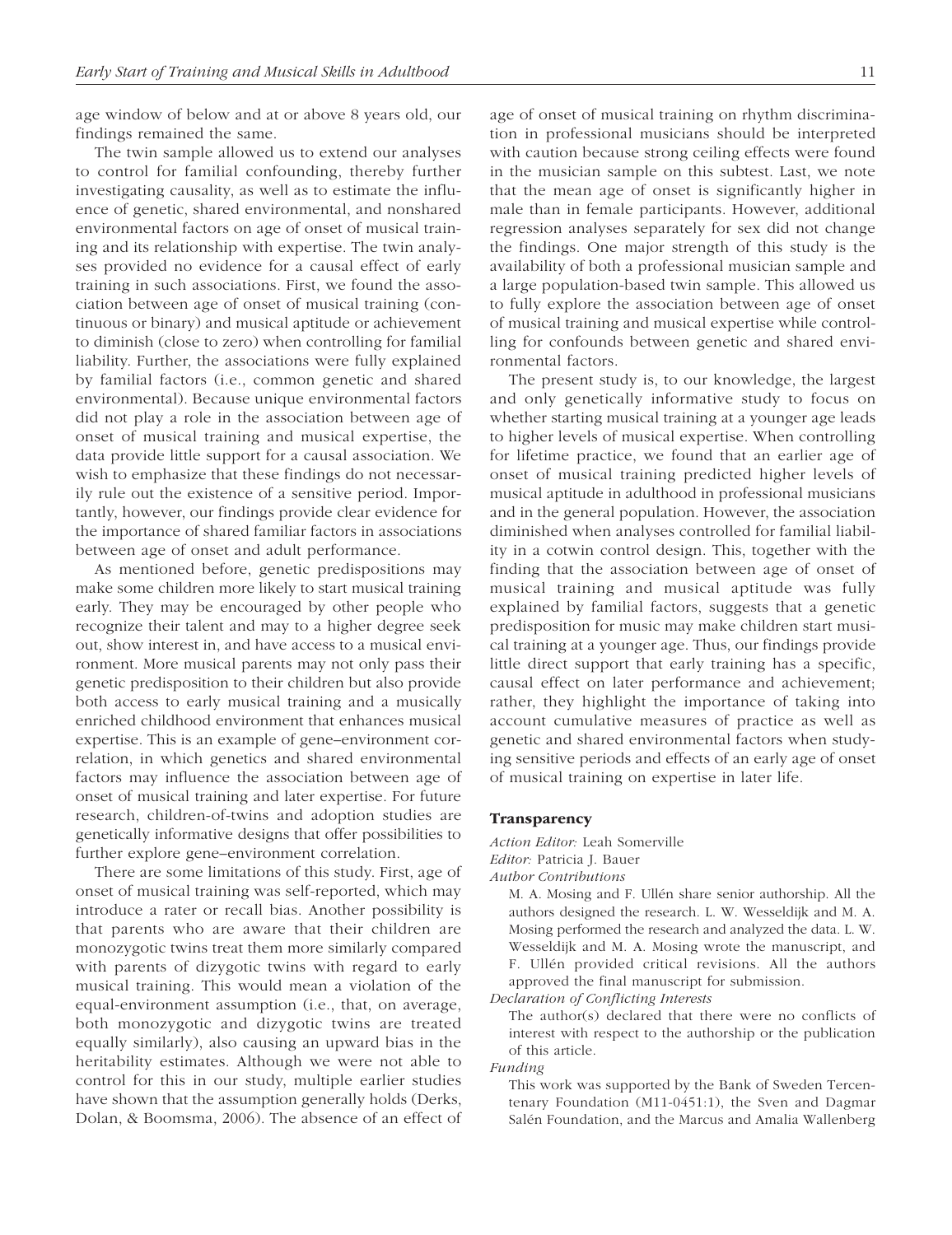Foundation (MAW 2018.0017). The Swedish Twin Registry is managed by the Karolinska Institutet and receives funding through the Swedish Research Council (2017-00641). *Open Practices*

The data sets generated and analyzed in the current study are not publicly available because registry data were used, but the data sets are available from the Swedish Twin Registry on request. Details on the application procedures for data usage are available on the home page of the registry ([http://ki.se/en/research/swedish-twin-registry-for](http://ki.se/en/research/swedish-twin-registry-for-researchers)[researchers\)](http://ki.se/en/research/swedish-twin-registry-for-researchers). The design and analysis plans for this study were not preregistered.

# ORCID iD

Laura W. Wesseldijk **D** <https://orcid.org/0000-0002-9900-0371>

#### Acknowledgments

We thank the Swedish twins and professional musicians for their participation, the Swedish Twin Registry for access to the data, and Nancy Pedersen and Tom Kupfer for their feedback on the study design and the manuscript, respectively.

# Supplemental Material

Additional supporting information can be found at [http://](http://journals.sagepub.com/doi/suppl/10.1177/0956797620959014) [journals.sagepub.com/doi/suppl/10.1177/0956797620959014](http://journals.sagepub.com/doi/suppl/10.1177/0956797620959014)

# References

- Baharloo, S., Johnston, P. A., Service, S. K., Gitschier, J., & Freimer, N. B. (1998). Absolute pitch: An approach for identification of genetic and nongenetic components. *The American Journal of Human Genetics*, *62*, 224–231. doi:10.1086/301704
- Bailey, J. A., & Penhune, V. B. (2010). Rhythm synchronization performance and auditory working memory in earlyand late-trained musicians. *Experimental Brain Research*, *204*(1), 91–101. doi:10.1007/s00221-010-2299-y
- Bailey, J. A., & Penhune, V. B. (2012). A sensitive period for musical training: Contributions of age of onset and cognitive abilities. *Annals of the New York Academy of Sciences*, *1252*, 163–170. doi:10.1111/j.1749-6632.2011.06434.x
- Bailey, J. A., & Penhune, V. B. (2013). The relationship between the age of onset of musical training and rhythm synchronization performance: Validation of sensitive period effects. *Frontiers in Neuroscience*, *7*, Article 227. doi:10.3389/fnins.2013.00227
- Bailey, J. A., Zatorre, R. J., & Penhune, V. B. (2014). Early musical training is linked to gray matter structure in the ventral premotor cortex and auditory-motor rhythm synchronization performance. *Journal of Cognitive Neuroscience*, *26*, 755–767. doi:10.1162/jocn\_a\_00527
- Boker, S., Neale, M., Maes, H., Wilde, M., Spiegel, M., Brick, T., & Fox, J. (2011). OpenMx: An open source extended structural equation modeling framework. *Psychometrika*, *76*, 306–317. doi:10.1007/s11336-010-9200-6
- Carson, S. H., Peterson, J. B., & Higgins, D. M. (2005). Reliability, validity, and factor structure of the Creative Achievement Questionnaire. *Creativity Research Journal*, *17*(1), 37–50.
- Coon, H., & Carey, G. (1989). Genetic and environmental determinants of musical ability in twins. *Behavioral Genetics*, *19*, 183–193.
- Derks, E. M., Dolan, C. V., & Boomsma, D. I. (2006). A test of the equal environment assumption (EEA) in multivariate twin studies. *Twin Research and Human Genetics*, *9*, 403–411. doi:10.1375/183242706777591290
- Feldman, A. F., & Matjasko, J. L. (2007). Profiles and portfolios of adolescent school-based extracurricular activity participation. *Journal of Adolescence*, *30*, 313–332. doi:10.1016/j.adolescence.2006.03.004
- Güllich, A. (2017). International medallists' and non-medallists' developmental sport activities – a matched-pairs analysis. *Journal of Sports Sciences*, *35*, 2281–2288. doi: 10.1080/02640414.2016.1265662
- Hutchinson, S., Lee, L. H., Gaab, N., & Schlaug, G. (2003). Cerebellar volume of musicians. *Cerebral Cortex*, *13*, 943–949.
- Ireland, K., Iyer, T. A., & Penhune, V. B. (2019). Contributions of age of start, cognitive abilities and practice to musical task performance in childhood. *PLOS ONE*, *14*(4), Article e0216119. doi:10.1371/journal.pone.0216119
- Keenan, J. P., Thangaraj, V., Halpern, A. R., & Schlaug, G. (2001). Absolute pitch and planum temporale. *Neuro-Image*, *14*, 1402–1408. doi:10.1006/nimg.2001.0925
- Kinney, D. W. (2008). Selected demographic variables, school music participation, and achievement test scores of urban middle school students. *Journal of Research in Music Education*, *56*, 145–161. doi:10.1177/0022429408322530
- Knudsen, E. I. (2004). Sensitive periods in the development of the brain and behavior. *Journal of Cognitive Neuroscience*, *16*, 1412–1425. doi:10.1162/0898929042304796
- Lichtenstein, P., De Faire, U., Floderus, B., Svartengren, M., Svedberg, P., & Pedersen, N. L. (2002). The Swedish Twin Registry: A unique resource for clinical, epidemiological and genetic studies. *Journal of Internal Medicine*, *252*, 184–205.
- Lichtenstein, P., Sullivan, P. F., Cnattingius, S., Gatz, M., Johansson, S., Carlström, E., . . . Pedersen, N. L. (2006). The Swedish Twin Registry in the third millennium: An update. *Twin Research and Human Genetics*, *9*, 875–882. doi:10.1375/183242706779462444
- McGue, M., Osler, M., & Christensen, K. (2010). Causal inference and observational research: The utility of twins. *Perspectives on Psychological Science*, *5*, 546–556. doi:10.1177/1745691610383511
- Mosing, M. A., Madison, G., Pedersen, N. L., Kuja-Halkola, R., & Ullén, F. (2014). Practice does not make perfect: No causal effect of music practice on music ability. *Psychological Science*, *25*, 1795–1803. doi:10.1177/095679761454 1990
- Mosing, M. A., Verweij, K. J. H., Abe, C., de Manzano, O., & Ullén, F. (2016). On the relationship between domainspecific creative achievement and sexual orientation in Swedish twins. *Archives of Sexual Behavior*, *45*, 1799– 1806. doi:10.1007/s10508-016-0708-4
- Mosing, M. A., Verweij, K. J. H., Madison, G., Pedersen, N. L., Zietsch, B. P., & Ullén, F. (2015). Did sexual selection shape human music? Testing predictions from the sexual selection hypothesis of music evolution using a large